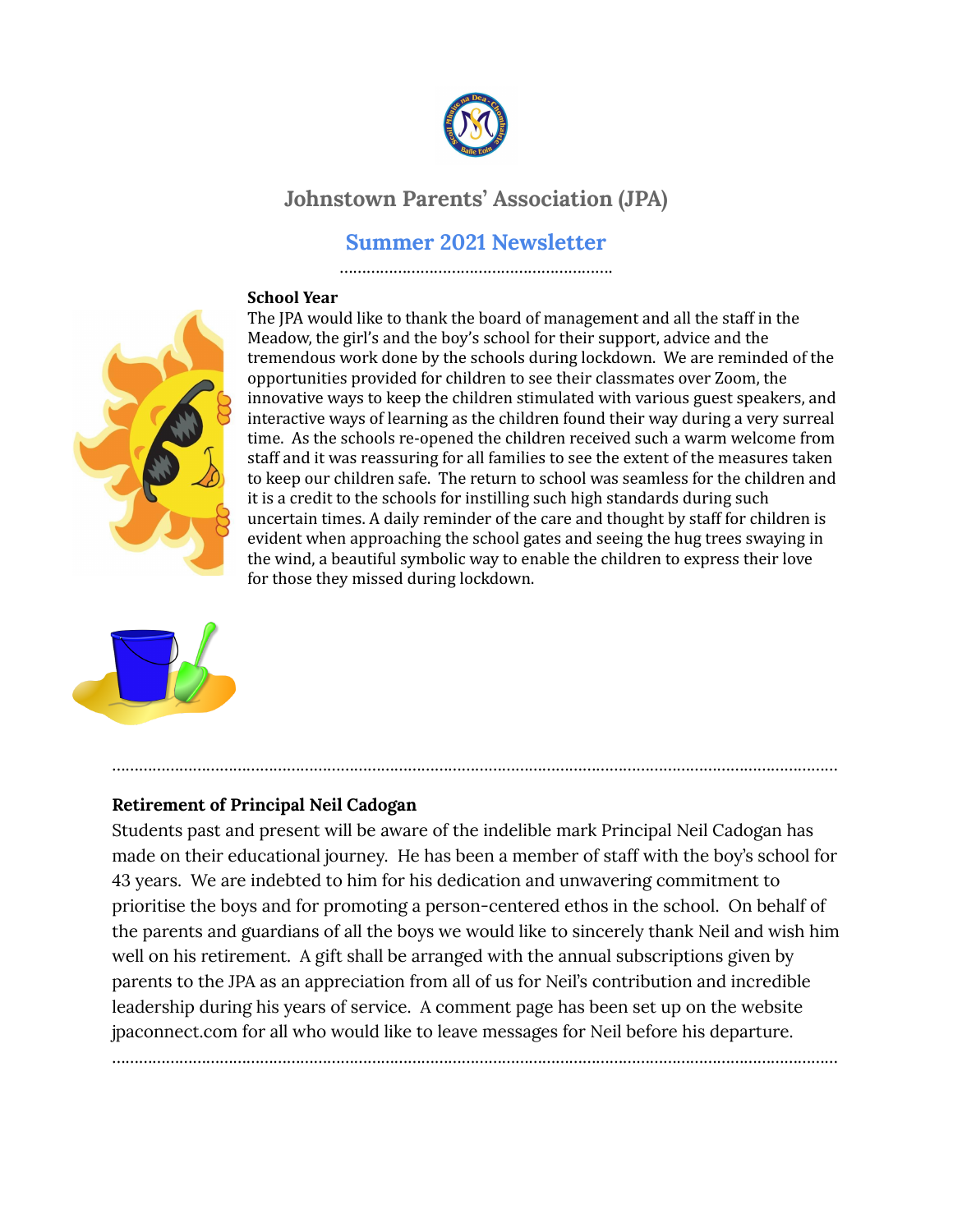#### **Save The Date**

The Johnstown Parents Association AGM shall be held on the  $22^{\text{nd}}$ September so we would encourage all of you to save the date and attend on the night. More details shall follow closer to the time. The guest speaker on the night is Fiona Foreman, an author, speaker, facilitator and trainer in the area of well-being and Positive Psychology.



Having spent many years as a primary school teacher, she is absolutely passionate about placing well-being at the heart of school life, and she has seen first-hand the great benefits of empowering children, teachers and parents to understand, value and enhance their own mental health. Fiona is the co-author of Weaving Well-Being, an SPHE programme which is now widely used in primary schools. Fiona holds an M. Sc. in Applied Positive Psychology, the science of well-being, from the University of East London. This promises to be a very informative evening and we anticipate a big turnout having such a renowned speaker. Details for registering your interest to attend will be circulated in mid-September.

………………………………………………………………………………………………………………………………………………

## **Call for Class Reps**

The role of Class Rep is an integral one. As Class Rep you are the link between the schools, parents and JPA. More information is due to follow on how to get involved, particularly for parents or guardians of children commencing in the schools in September. The JPA Committee meets on the first Tuesday of every month at 8.15pm (currently via Zoom) and a Class Rep from each class is asked to attend. This is important so that parents and students are evenly and fairly represented in decisions. The JPA would like to thank all the  $6<sup>th</sup>$  Class Reps for their assistance and help throughout the years.

………………………………………………………………………………………………………………………………………………

#### **Bereavement Policy**

The schools invite the JPA to review policies on an ongoing basis. The JPA proposed a bereavement policy with a flyer to be circulated to families who may require support. Parents have found it helpful to have meals provided for them so that they can be free to focus on important matters during this difficult time. Home cooked meals will be arranged to be delivered in a discreet manner to families. This will be incorporated into the critical incident policy of the schools and should you wish to avail of this service please do not hesitate to contact the schools for more information.

………………………………………………………………………………………………………………………………………………

#### **Uniform Swap**

As we come to the end of the term and break for the holidays the JPA have organised a link for parents to avail of for uniform swaps. For more information log onto <https://jpaconnect.com/2021/06/14/uniforms/>

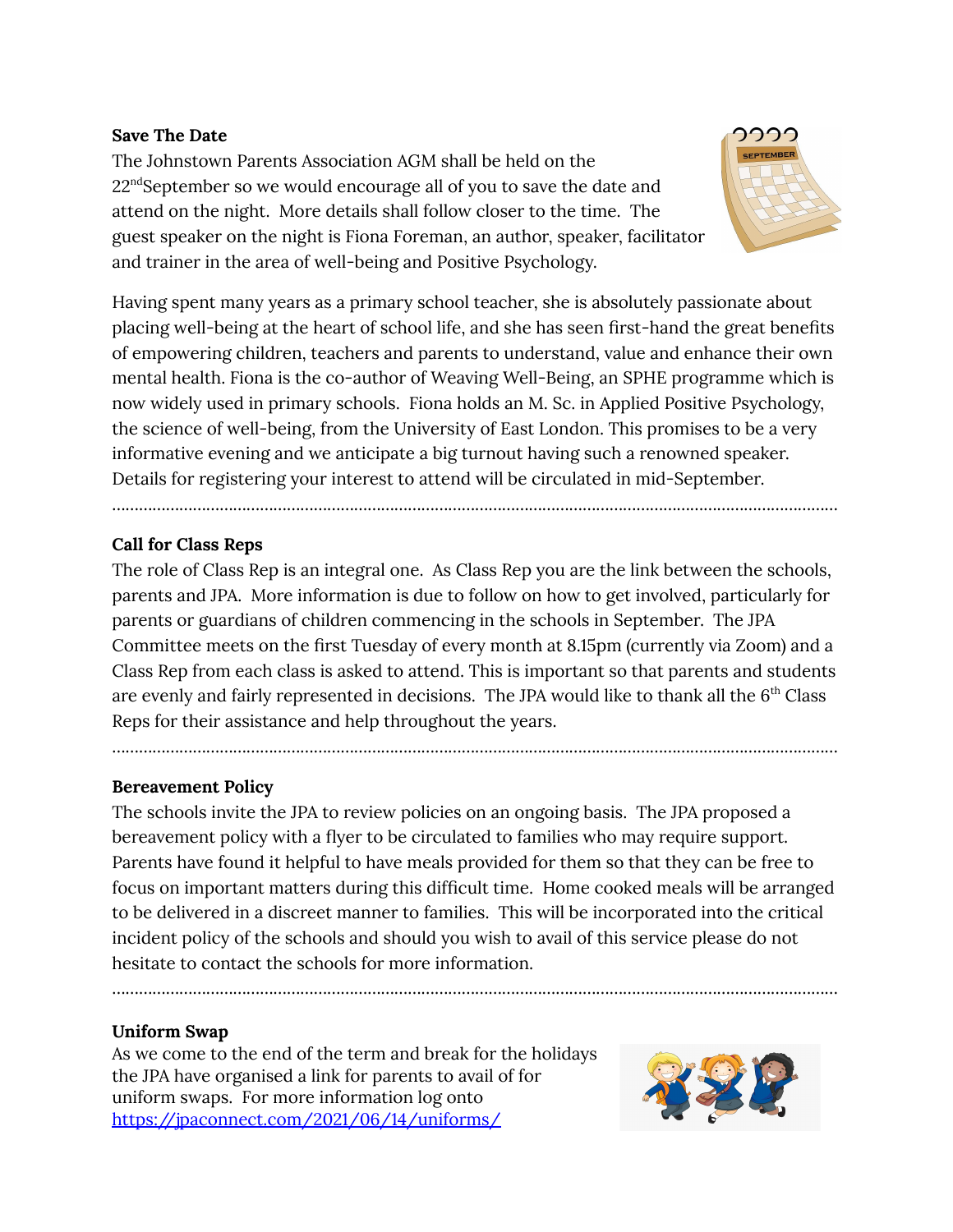### **Ice Cream Days**

To compliment the fun activities that the schools have been busy organising for the children, the JPA have arranged ice cream days for the students and staff of both schools on the  $23^{\text{rd}}$  and the  $24^{\text{th}}$ June. This is a tradition that has always been much appreciated by the children and we are delighted to arrange such a treat to mark the break for the summer.

………………………………………………………………………………………………………………………………………………



## **6 th Class Yearbook**

The JPA came up with an idea for a keepsake which parents may wish to organise on an annual basis for students in their final year with the schools. It is a  $6<sup>th</sup>$  class yearbook. The girl's school have organised something in the past which students greatly cherished. We wanted to share this idea with parents should they wish to organise something for their children when the time comes. For more information, please contact your Class Rep who will be able to provide you with an information sheet as to how to go about arranging one for your child's class.

………………………………………………………………………………………………………………………………………………

……………………………………………………………………………………………………………………………………………

# **Funds Raised by the JPA**

The funds raised from August 2020 to June 2021 are as follows:

| Get Active Fundraiser    | €2779   |
|--------------------------|---------|
| <b>JPA Subscriptions</b> | €3580   |
| Calendar Ads             | €1650   |
| Sale of Calendar         | €3,300  |
| TOTAL.                   | €11,309 |

# **Funding Proposal**

The JPA are delighted to support the schools in any way that we can. This term we approached the principals to see how we could contribute financially to the schools. It is thanks to you that we can donate  $\epsilon$ 1,000 to both the boy's and the girl's school. The girl's school have identified the need for iPads which will be a huge benefit to the school and the boy's school wish to re-do their sensory room which is a therapeutic calming space with a variety of equipment enabling children to focus themselves so they can be better equipped for learning and interacting with others.

………………………………………………………………………………………………………………………………………………